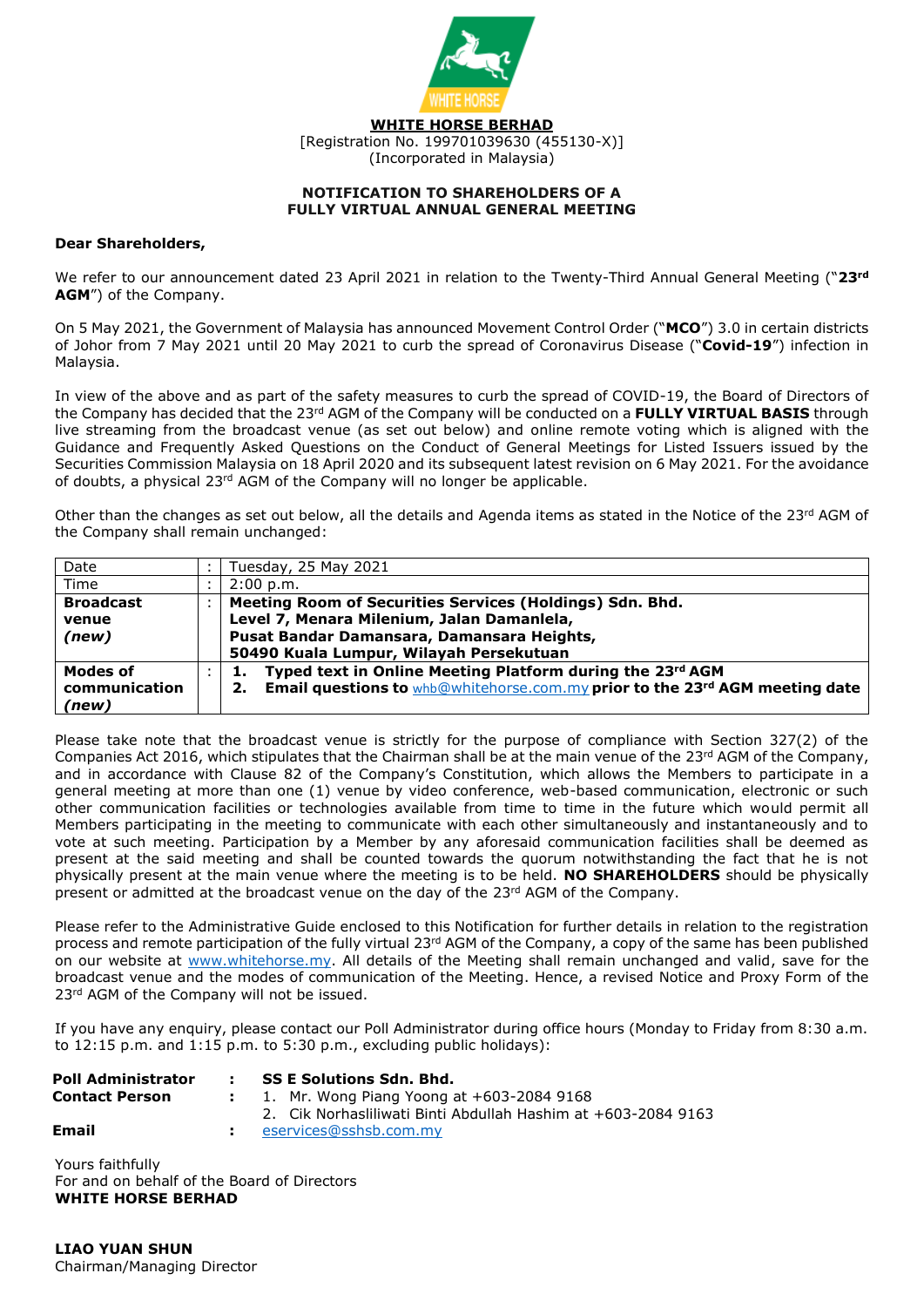

#### **WHAT IS Securities Services e-Portal?**

**Securities Services e-Portal** is an online platform that will allow both individual shareholders and body corporate shareholders through their appointed representatives, to -

- Submit proxy form electronically paperless submission
- Register for remote participation and voting at meetings
- Participate in meetings remotely via live streaming
- Vote online remotely on resolution(s) tabled at meetings

(referred to as "**e-Services**")

The usage of the e-Portal is dependent on the engagement of the relevant e-Services by White Horse Berhad and is by no means a guarantee of availability of use, unless we are so engaged to provide. **All users are to read, agree and abide to all the Terms and Conditions of Use and Privacy Policy as required throughout the e-Portal.**

#### **Please note that the e-Portal is best viewed on the latest versions of Chrome, Firefox, Edge and Safari.**

#### **REQUIRE ASSISTANCE?**

Please contact Mr. Wong Piang Yoong (DID: +603 2084 9168) or Ms. Lee Pei Yeng (DID: +603 2084 9169) or Mr. Saravanan A/L Gupal (DID: +603 2084 9120) or our general line (DID: +603 2084 9000) to request for e-Services Assistance during our office hours on Monday to Friday from 8:30 a.m. to 12:15 p.m. and from 1:15 p.m. to 5:30 p.m. Alternatively, you may email us at [eservices@sshsb.com.my.](mailto:eservices@sshsb.com.my)

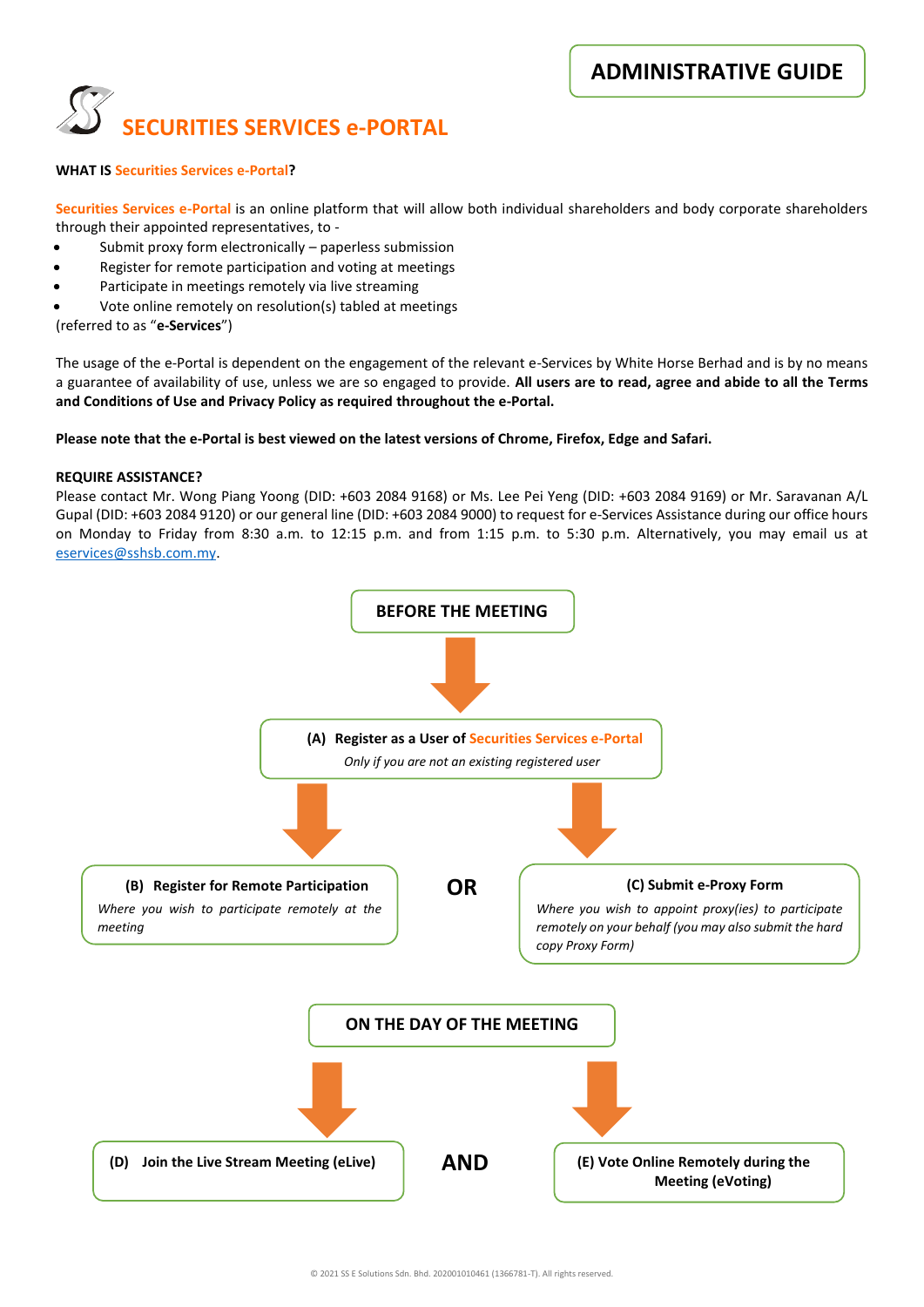## **BEFORE THE MEETING**

| (A) Sign up for a user account at Securities Services e-Portal                                                                                                                                                                                                                                                                                                                                                                                                                                                                                                                                                                                                                                                                                                                                                                                                                                                                                                                                                                                                                                                                                                                                                                                                                                                                                                                                                                                                                                                                               |                                                                                                                                                                                                                                                  |                                                                                                                                                                                                                                                                    |  |  |  |  |  |
|----------------------------------------------------------------------------------------------------------------------------------------------------------------------------------------------------------------------------------------------------------------------------------------------------------------------------------------------------------------------------------------------------------------------------------------------------------------------------------------------------------------------------------------------------------------------------------------------------------------------------------------------------------------------------------------------------------------------------------------------------------------------------------------------------------------------------------------------------------------------------------------------------------------------------------------------------------------------------------------------------------------------------------------------------------------------------------------------------------------------------------------------------------------------------------------------------------------------------------------------------------------------------------------------------------------------------------------------------------------------------------------------------------------------------------------------------------------------------------------------------------------------------------------------|--------------------------------------------------------------------------------------------------------------------------------------------------------------------------------------------------------------------------------------------------|--------------------------------------------------------------------------------------------------------------------------------------------------------------------------------------------------------------------------------------------------------------------|--|--|--|--|--|
| Step 1<br>Step 2<br>Step 3<br>Step 4                                                                                                                                                                                                                                                                                                                                                                                                                                                                                                                                                                                                                                                                                                                                                                                                                                                                                                                                                                                                                                                                                                                                                                                                                                                                                                                                                                                                                                                                                                         | Visit https://sshsb.net.my/login.aspx<br>Sign up for a user account<br>Wait for our notification email that will be sent within<br>one (1) working day<br>Verify your user account within seven (7) days of the<br>notification email and log in | This is a ONE-TIME registration. If you already have a user<br>$\bullet$<br>account, you need not register again.<br>Your email address is your User ID.<br>$\bullet$<br>Please proceed to either (B) or (C) below once you are a<br>$\bullet$<br>registered user. |  |  |  |  |  |
|                                                                                                                                                                                                                                                                                                                                                                                                                                                                                                                                                                                                                                                                                                                                                                                                                                                                                                                                                                                                                                                                                                                                                                                                                                                                                                                                                                                                                                                                                                                                              | ALL SHAREHOLDERS MUST SIGN UP AS USER BY 20 MAY 2021                                                                                                                                                                                             |                                                                                                                                                                                                                                                                    |  |  |  |  |  |
| (B) Register for Remote Participation                                                                                                                                                                                                                                                                                                                                                                                                                                                                                                                                                                                                                                                                                                                                                                                                                                                                                                                                                                                                                                                                                                                                                                                                                                                                                                                                                                                                                                                                                                        |                                                                                                                                                                                                                                                  |                                                                                                                                                                                                                                                                    |  |  |  |  |  |
|                                                                                                                                                                                                                                                                                                                                                                                                                                                                                                                                                                                                                                                                                                                                                                                                                                                                                                                                                                                                                                                                                                                                                                                                                                                                                                                                                                                                                                                                                                                                              | <b>Meeting Date and Time</b>                                                                                                                                                                                                                     | <b>Registration for Remote Participation</b><br><b>Closing Date and Time</b>                                                                                                                                                                                       |  |  |  |  |  |
|                                                                                                                                                                                                                                                                                                                                                                                                                                                                                                                                                                                                                                                                                                                                                                                                                                                                                                                                                                                                                                                                                                                                                                                                                                                                                                                                                                                                                                                                                                                                              | Tuesday, 25 May 2021 at 2:00 p.m.                                                                                                                                                                                                                | Sunday, 23 May 2021 at 2:00 p.m.                                                                                                                                                                                                                                   |  |  |  |  |  |
| Log in to https://sshsb.net.my/login.aspx with your registered email and password<br>➤<br>Look for White Horse Berhad under Company Name and 23rd AGM on 25 May 2021 at 2:00 p.m. - Registration for Remote<br>➤<br>Participation under Corporate Exercise / Event and click ">" to register for remote participation at the meeting.                                                                                                                                                                                                                                                                                                                                                                                                                                                                                                                                                                                                                                                                                                                                                                                                                                                                                                                                                                                                                                                                                                                                                                                                        |                                                                                                                                                                                                                                                  |                                                                                                                                                                                                                                                                    |  |  |  |  |  |
| Check if you are attending as -<br>Step 1<br>Individual shareholder<br>Corporate or authorised representative of a body corporate<br>п<br>For body corporates, the appointed corporate/authorised representative has to upload the evidence of authority<br>(e.g. Certificate of Appointment of Corporate Representative, Power of Attorney, letter of authority or other<br>documents proving authority). All documents that are not in English or Bahasa Malaysia have to be accompanied<br>by a certified translation in English in 1 file. The <i>original</i> evidence of authority and translation thereof, if required,<br>have to be submitted to SS E Solutions Sdn Bhd at Level 7, Menara Milenium, Jalan Damanlela, Pusat Bandar<br>Damansara, Damansara Heights, 50490 Kuala Lumpur, Wilayah Persekutuan for verification before the registration<br>closing date and time above.<br>Step 2 Submit your registration.<br>A copy of your e-Registration for remote participation can be accessed via My Records (refer to the left navigation panel).<br>٠<br>Your registration will apply to all the CDS account(s) of each individual shareholder / body corporate shareholder that you<br>٠<br>represent. If you are both an individual shareholder and representative of body corporate(s), you need to register as an<br>individual and also as a representative for each body corporate.<br>As the meeting will be conducted on a fully virtual basis and only the Chairman and other essential individuals will be present |                                                                                                                                                                                                                                                  |                                                                                                                                                                                                                                                                    |  |  |  |  |  |
|                                                                                                                                                                                                                                                                                                                                                                                                                                                                                                                                                                                                                                                                                                                                                                                                                                                                                                                                                                                                                                                                                                                                                                                                                                                                                                                                                                                                                                                                                                                                              | please appoint the Chairman of the meeting as proxy or your own proxy(ies) to represent you.                                                                                                                                                     | at the broadcast venue, we highly encourage all shareholders to remotely participate and vote at the meeting, failing which,                                                                                                                                       |  |  |  |  |  |
|                                                                                                                                                                                                                                                                                                                                                                                                                                                                                                                                                                                                                                                                                                                                                                                                                                                                                                                                                                                                                                                                                                                                                                                                                                                                                                                                                                                                                                                                                                                                              | (C) Submit e-Proxy Form                                                                                                                                                                                                                          |                                                                                                                                                                                                                                                                    |  |  |  |  |  |
|                                                                                                                                                                                                                                                                                                                                                                                                                                                                                                                                                                                                                                                                                                                                                                                                                                                                                                                                                                                                                                                                                                                                                                                                                                                                                                                                                                                                                                                                                                                                              | <b>Meeting Date and Time</b>                                                                                                                                                                                                                     | Proxy Form Submission Closing Date and Time                                                                                                                                                                                                                        |  |  |  |  |  |
|                                                                                                                                                                                                                                                                                                                                                                                                                                                                                                                                                                                                                                                                                                                                                                                                                                                                                                                                                                                                                                                                                                                                                                                                                                                                                                                                                                                                                                                                                                                                              | Tuesday, 25 May 2021 at 2:00 p.m.                                                                                                                                                                                                                | Sunday, 23 May 2021 at 2:00 p.m.                                                                                                                                                                                                                                   |  |  |  |  |  |
| Log in to https://sshsb.net.my/login.aspx with your registered email and password<br>➤<br>Look for White Horse Berhad under Company Name and 23 <sup>rd</sup> AGM on 25 May 2021 at 2:00 p.m. - Submission of Proxy<br>Form under Corporate Exercise / Event and click ">" to submit your proxy forms online for the meeting by the submission<br>closing date and time above.                                                                                                                                                                                                                                                                                                                                                                                                                                                                                                                                                                                                                                                                                                                                                                                                                                                                                                                                                                                                                                                                                                                                                               |                                                                                                                                                                                                                                                  |                                                                                                                                                                                                                                                                    |  |  |  |  |  |
| Check if you are submitting the proxy form as $-$<br>Step 1<br>Individual shareholder<br>Corporate or authorised representative of a body corporate<br>٠<br>For body corporates, the appointed corporate/authorised representative is to upload the evidence of authority (e.g.<br>Certificate of Appointment of Corporate Representative, Power of Attorney, letter of authority or other documents<br>proving authority). All documents that are not in English or Bahasa Malaysia have to be accompanied by a certified<br>translation in English in 1 file. The <i>original</i> evidence of authority and translation thereof, if required, have to be<br>submitted to SS E Solutions Sdn Bhd at Level 7, Menara Milenium, Jalan Damanlela, Pusat Bandar Damansara,                                                                                                                                                                                                                                                                                                                                                                                                                                                                                                                                                                                                                                                                                                                                                                      |                                                                                                                                                                                                                                                  |                                                                                                                                                                                                                                                                    |  |  |  |  |  |